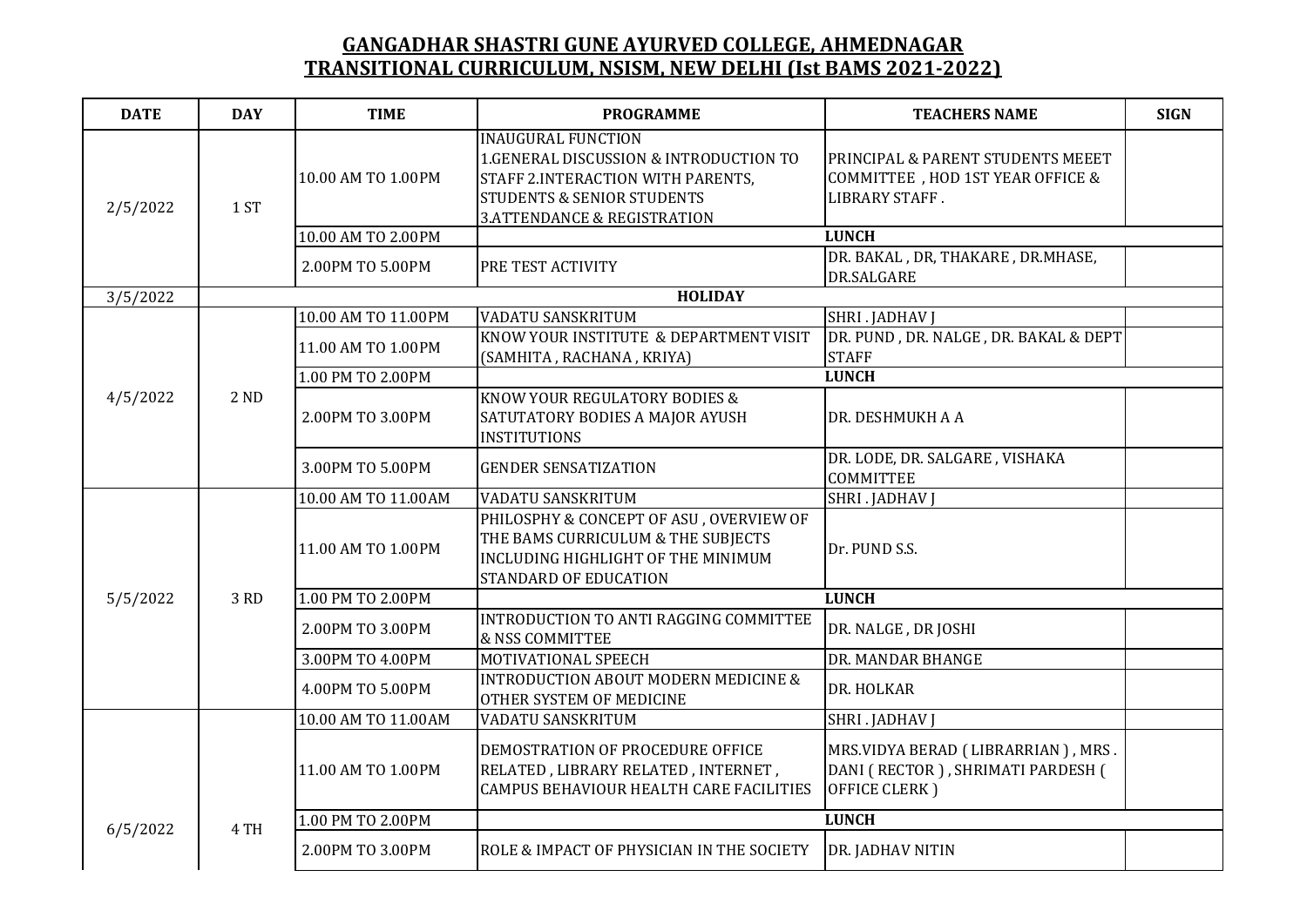| <b>DATE</b> | <b>DAY</b> | <b>TIME</b>         | <b>PROGRAMME</b>                                                                                                        | <b>TEACHERS NAME</b>              | <b>SIGN</b> |
|-------------|------------|---------------------|-------------------------------------------------------------------------------------------------------------------------|-----------------------------------|-------------|
|             |            | 3.00 PM TO 4.00PM   | NATIONAL HEALTH STATUS, GOALS & POLICIES                                                                                | DR. SHONAK MIRIKAR                |             |
|             |            | 4.00PM TO 5.00PM    | GAMES & SPORTS, GROUPING STUDENTS &<br>TASKS.                                                                           | DR. THAKUR, DR. JOSHI             |             |
| 7/5/2022    |            | 10.00 AM TO 11.00AM | <b>VADATU SANSKRITUM</b>                                                                                                | SHRI . JADHAV J                   |             |
|             | 5 TH       | 11.00 AM TO 01.00PM | <b>EMINENT SPEAKER (ONLINE)</b>                                                                                         | <b>DR.MAHESH DALE</b>             |             |
|             |            | <b>LUNCH</b>        |                                                                                                                         |                                   |             |
|             |            | 2.00 PM TO 3.00PM   | <b>BASIC OF PRAKRITI PARIKSHA</b>                                                                                       | DR. BAKAL, DR. PURVA BHARDE       |             |
|             |            | 3.00PM TO 5.00 PM   | <b>COMPUTER SKILLS</b>                                                                                                  | MAYUR GUJARATHI                   |             |
| 8/5/2022    |            | <b>HOLIDAY</b>      |                                                                                                                         |                                   |             |
|             |            | 10.00 AM TO 11.00AM | <b>VADATU SANSKRITUM</b>                                                                                                | SHRI . JADHAV J                   |             |
|             |            | 11.00 AM TO 1.00PM  | CLINICAL EXPOSURE - HOSPITAL VISIT                                                                                      | DR. JAGDALE                       |             |
| 9/5/2022    | 6 TH       | 1.00 PM TO 2.00PM   |                                                                                                                         | <b>LUNCH</b>                      |             |
|             |            | 2.00PM TO 3.00PM    | VRUKSHA AYURVED & MRUG AYURVED                                                                                          | DR. JOSHI                         |             |
|             |            | 3.00PM TO 5.00 PM   | MOTIVATIONAL SPEAKER                                                                                                    | DR. RAMESH RAJGURU                |             |
|             | 7 TH       | 10.00 AM TO 11.00AM | VADATU SANSKRITUM                                                                                                       | SHRI . JADHAV J                   |             |
|             |            | 11.00 AM TO 1.00PM  | <b>YOGA &amp; MEDITATION</b>                                                                                            | DR. DESHMUKH AT, DR. SHINGARE A H |             |
| 10/5/2022   |            | 1.00 PM TO 2.00PM   |                                                                                                                         | <b>LUNCH</b>                      |             |
|             |            | 2.00PM TO 4.00PM    | LECTURE FROM EMINENT SPEAKER                                                                                            | DR. VIKRAM MHASE                  |             |
|             |            | 4.00PM TO 5.00PM    | <b>GAMES &amp; ACTIVITIES.</b>                                                                                          | DR. JAWALE, DR. MHASE             |             |
|             | 8 TH       | 10.00 AM TO 11.00AM | <b>VADATU SANSKRITUM</b>                                                                                                | SHRI . JADHAV J                   |             |
|             |            | 11.00 AM TO 1.00PM  | <b>COMMUNICATIVE ENGLISH</b>                                                                                            | DR. SALGARE                       |             |
| 11/5/2022   |            | 1.00 PM TO 2.00PM   |                                                                                                                         | <b>LUNCH</b>                      |             |
|             |            | 2.00PM TO 4.00PM    | <b>STRESS MANAGEMENT</b>                                                                                                | DR. PRASAD UBALE                  |             |
|             |            | 4.00PM TO 5.00PM    | TEAM BUILDING & GOAL SETTING                                                                                            | DR. LOKHANDE                      |             |
|             | 9 TH       | 10.00 AM TO 11.00AM | <b>VADATU SANSKRITUM</b>                                                                                                | SHRI . JADHAV J                   |             |
| 12/5/2022   |            | 11.00 AM TO 1.00PM  | COMMUNICATION SKILL, CRITICAL THINKING<br>SOFT SKILL EMPATHY & RESPECTING CONDUCT,<br>CONFIDENCE & PERSONAL GROWTH ETC. | <b>DR. THAKARE</b>                |             |
|             |            | 1.00 PM TO 2.00PM   |                                                                                                                         | <b>LUNCH</b>                      |             |
|             |            | 2.00PM TO 3.00PM    | SAFETY APP INSTALLATION                                                                                                 | MAYUR GUJARATHI                   |             |
|             |            | 3.00PM TO 5.00 PM   | <b>EMINENT SPEAKER</b>                                                                                                  | DR. SUJIT THAKUR                  |             |
|             |            | 10.00 AM TO 11.00AM | VADATU SANSKRITUM                                                                                                       | SHRI . JADHAV J                   |             |
|             |            | 11.00 AM TO 1.00PM  | YOGA PRACTICE & RELAXATION TECHNIQUES                                                                                   | DR. DESHMUKH A T                  |             |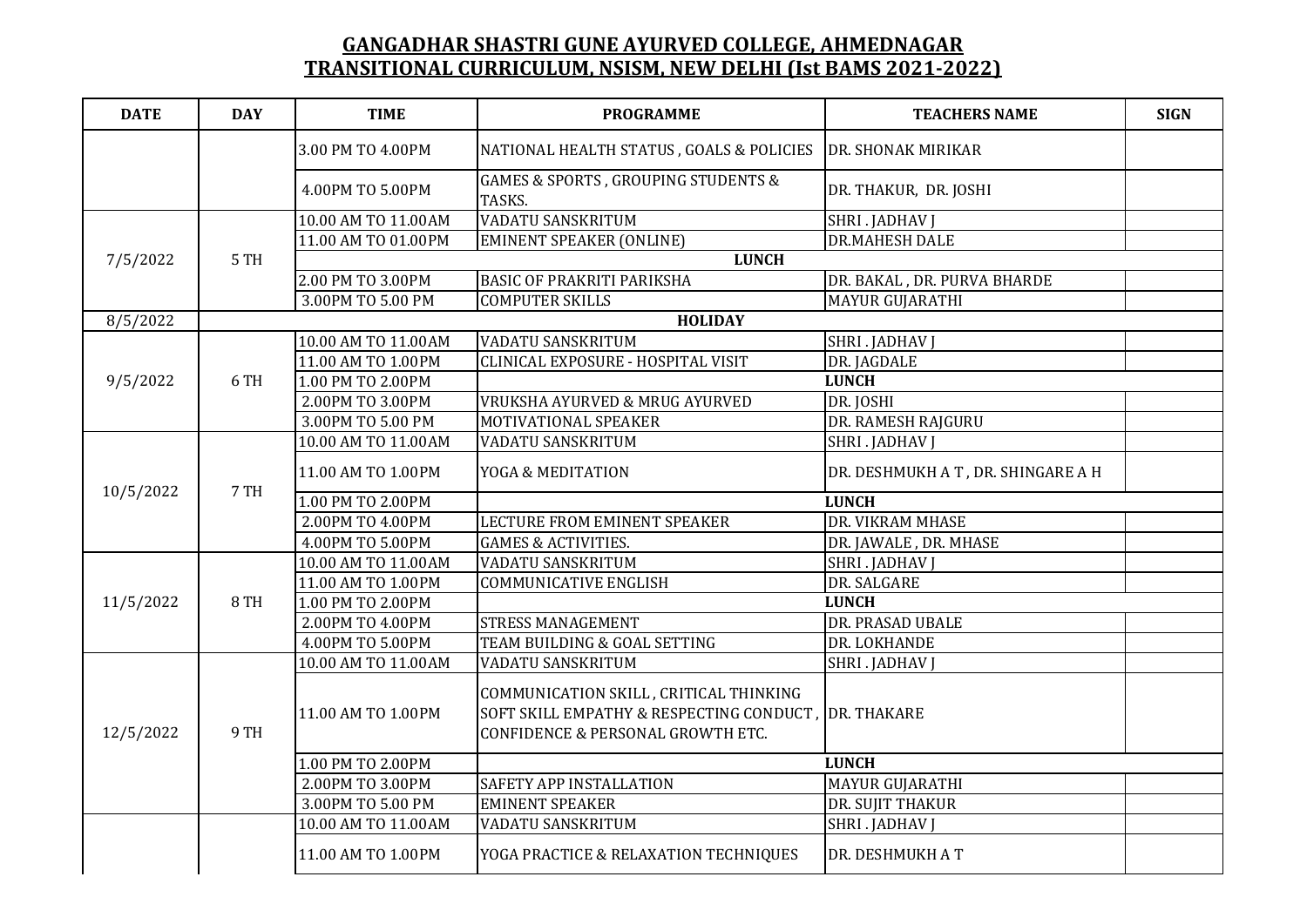| <b>DATE</b> | <b>DAY</b>   | <b>TIME</b>                                | <b>PROGRAMME</b>                                                         | <b>TEACHERS NAME</b>                  | <b>SIGN</b> |
|-------------|--------------|--------------------------------------------|--------------------------------------------------------------------------|---------------------------------------|-------------|
|             | <b>10 TH</b> | 1.00 PM TO 2.00PM                          | <b>LUNCH</b>                                                             |                                       |             |
| 13/05/2022  |              | 2.00PM TO 3.00PM                           | <b>CARRIER OPPORTUMITINES AFTER BAMS</b>                                 | DR. KORTIKAR L                        |             |
|             |              | 3.00PM TO 4.00PM                           | <b>IMPORTANCE OF DIET IN ASU</b>                                         | DR. SAGUNA THAKARE                    |             |
|             |              | 4.00PM TO 5.00PM                           | <b>DISCUSSION, DEBATE &amp; TASK</b>                                     | DR. MHASE, DR. THAKARE, DR.SALGARE    |             |
|             |              | 10.00 AM TO 11.00AM                        | <b>VADATU SANSKRITUM</b>                                                 | SHRI . JADHAV J                       |             |
|             |              | 11.00AM TO 12.00PM                         | ROLE OF AYUSH IN COVID 19 MANAGEMENT &<br><b>ITS SCIENTIFIC OUTCOMES</b> | DR. HOLKAR                            |             |
|             |              | 12.00PM TO 1.00 PM                         | BIOMEDICAL WASTE MANAGEMENT                                              | DR. ANJALI DESHMUKH                   |             |
| 14/05/2022  | <b>11 TH</b> | 1.00 PM TO 2.00PM                          | <b>LUNCH</b>                                                             |                                       |             |
|             |              | 2.00PM TO 4.00PM                           | COMPREHEND THE LEARNING PEDAGOGY & THE<br>ROLE OF LEARNING SKILLS        | DR. JYOTI CHOPADE                     |             |
|             |              |                                            |                                                                          |                                       |             |
|             |              | 4.00PM TO 5.00PM                           | <b>TIME MANAGEMENT</b>                                                   | DR. POURNIMA JAGTAP                   |             |
| 15/05/2022  |              |                                            | <b>HOLIDAY</b>                                                           |                                       |             |
| 16/05/2022  |              |                                            | <b>HOLIDAY</b>                                                           |                                       |             |
| 17/05/2022  | <b>12 TH</b> | 10.00 AM TO 11.00AM<br>11.00 AM TO 12.00PM | <b>VADATU SANSKRITUM</b><br><b>EMINENT SPEAKER</b>                       | SHRI . JADHAV J                       |             |
|             |              | 12.00PM TO 1.00 PM                         | PERSONAL HEALTH & HYEIGEINE                                              | DR. MAHESH MULE<br>DR. M.V DESHMUKH   |             |
|             |              | 10.00 AM TO 11.00AM                        | VADATU SANSKRITUM                                                        | SHRI . JADHAV J                       |             |
|             | 13 TH        | 11.00 AM TO 12.00PM                        | PANCHAKARMA IN AYURVEDA                                                  | DR. JAGDALE, DR. DEVARE               |             |
| 18/05/2022  |              | 12.00PM TO 1.00 PM                         | UNDERSTANDING THE ROLE OF MENTORING                                      | DR. WANKHEDE                          |             |
|             |              | 1.00 PM TO 2.00PM                          |                                                                          | <b>LUNCH</b>                          |             |
|             |              | 3.00PM TO 5.00 PM                          | BASIC LIFE SUPPORT, DEMONSTRATION                                        | DR. MHASE, DR. HOLKAR, DR.DIPALI      |             |
|             |              |                                            | <b>EXPOSURE &amp; PRACTICE</b>                                           | <b>PHATAKE</b>                        |             |
|             | 14 TH        | 10.00 AM TO 11.00AM                        | VADATU SANSKRITUM                                                        | SHRI . JADHAV J                       |             |
|             |              | 11.00 AM TO 12.00PM                        | <b>EXAMINATION STRATEGIES</b>                                            | DR. LODE                              |             |
|             |              | 12.00PM TO 1.00 PM                         | VIDEO RELATED TO AYUSH                                                   | DR. MHASE, MAYUR GUJRATHI             |             |
| 19/05/2022  |              | 1.00 PM TO 2.00PM                          |                                                                          | <b>LUNCH</b>                          |             |
|             |              | 2.00PM TO 3.00PM                           | PHARMA INDUSTRY EXPOSURE TO AYUSH<br><b>STUDENTS</b>                     | DR. SUREKHA THAKUR                    |             |
|             |              | 3.00PM TO 5.00 PM                          | <b>RECREATIONAL ACTIVITY</b>                                             | MRS. PAWAR, DR. MHASE,<br>DR.WANKHADE |             |
|             |              | 10.00 AM TO 12.00AM                        | CONCLULDING PROGRAMME OF THE VADATU<br>SANSKRITUM                        | <b>SHRI . JADHAV J</b>                |             |